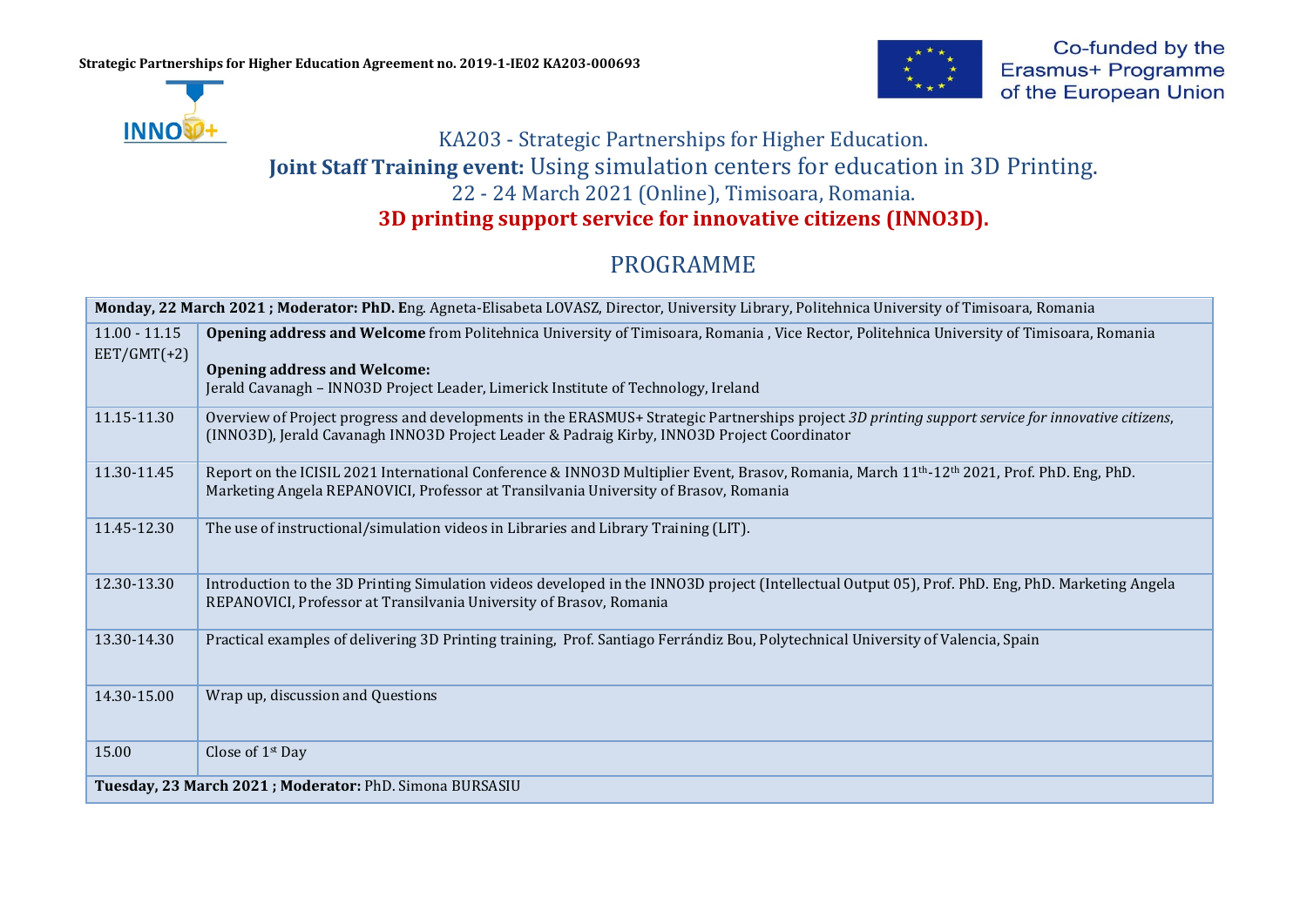**Strategic Partnerships for Higher Education Agreement no. 2019-1-IE02 KA203-000693**

| $11.00 - 14.00$                                           | <b>Presentations from INNO3D Partners</b>                                                                                                                                                                                                                                                                                                                                                                                                                                                                               |  |
|-----------------------------------------------------------|-------------------------------------------------------------------------------------------------------------------------------------------------------------------------------------------------------------------------------------------------------------------------------------------------------------------------------------------------------------------------------------------------------------------------------------------------------------------------------------------------------------------------|--|
| $EET/GMT(+2)$                                             | INNO3D Partners will deliver a presentation outlining/describing:                                                                                                                                                                                                                                                                                                                                                                                                                                                       |  |
|                                                           | 1. Current Library Training practices in operation in their university and country: Training delivered by Library staff for library users e.g. Information<br>Literacy, User Education, Electronic resources training (not 3D Printing specific)<br>Current 3D Printing Training practices in operation in the University and/or Library in the area of 3D Printing<br>2.<br>Outline how the developed 3D Printing Simulation videos will be incorporated into existing training of University staff and students<br>3. |  |
| 11.00-11.45                                               | Transilvania University of Brasov, ROMANIA                                                                                                                                                                                                                                                                                                                                                                                                                                                                              |  |
| 11.45-12.30                                               | University of Crete, Rethymno, Crete, GREECE                                                                                                                                                                                                                                                                                                                                                                                                                                                                            |  |
| 12.30-13.15                                               | Constantine the Philosopher University of Nitra, SLOVAKIA                                                                                                                                                                                                                                                                                                                                                                                                                                                               |  |
| 13.15-14.00                                               | Universitatea Politehnica Timisoara, ROMANIA                                                                                                                                                                                                                                                                                                                                                                                                                                                                            |  |
| 14.00-14.30                                               | Feedback, Discussion and Questions                                                                                                                                                                                                                                                                                                                                                                                                                                                                                      |  |
| 14.30                                                     | Close of 2 <sup>nd</sup> Day                                                                                                                                                                                                                                                                                                                                                                                                                                                                                            |  |
| Wednesday, 24 March 2021; Moderator: PhD. Simona BURSASIU |                                                                                                                                                                                                                                                                                                                                                                                                                                                                                                                         |  |
| 11.00-14.00                                               | <b>Presentations from INNO3D Partners (Continued)</b>                                                                                                                                                                                                                                                                                                                                                                                                                                                                   |  |
| $EET/GMT(+2)$                                             | INNO3D Partners will deliver a presentation outlining/describing:                                                                                                                                                                                                                                                                                                                                                                                                                                                       |  |
|                                                           | 1. Current Library Training practices in operation in their university and/or country (training delivered by Library staff for library users e.g.<br>Information Literacy, User Education, Electronic resources training (not 3D Printing specific)                                                                                                                                                                                                                                                                     |  |
|                                                           | 2. Current 3D Printing Training practices in operation in the University and/or Library in the area of 3D Printing                                                                                                                                                                                                                                                                                                                                                                                                      |  |
|                                                           | Outline how the developed 3D Printing Simulation videos will be incorporated into existing training of University staff and students<br>3.                                                                                                                                                                                                                                                                                                                                                                              |  |
| 11.00-11.45                                               | Universitat Politecnica de Valencia, SPAIN                                                                                                                                                                                                                                                                                                                                                                                                                                                                              |  |
| 11.45-12.30                                               | MBTHINKTANK SRL, ROMANIA                                                                                                                                                                                                                                                                                                                                                                                                                                                                                                |  |
| 12.30-13.15                                               | Universidade Nova de Lisboa, PORTUGAL                                                                                                                                                                                                                                                                                                                                                                                                                                                                                   |  |
| 13.15-14.00                                               | University of Piraeus Research Center, GREECE                                                                                                                                                                                                                                                                                                                                                                                                                                                                           |  |